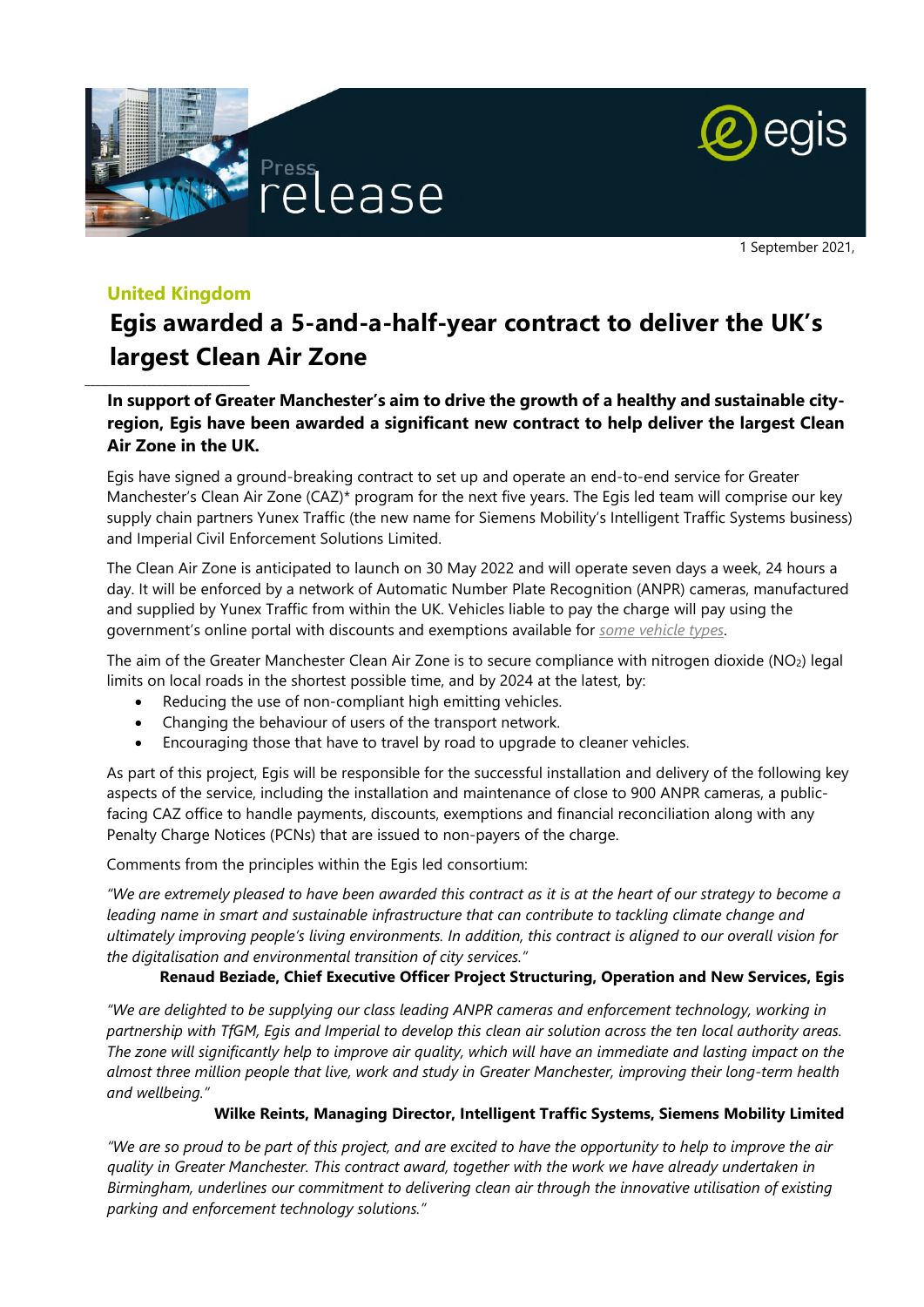### **Ashley Bijster, Managing Director, Imperial Civil Enforcement Solutions Ltd**

*Greater Manchester lead for Clean Air, Councillor Andrew Western, said: "We, as a city region, are committed to tackling air pollution, which is the biggest environmental public health issue facing the city-region and contributes to around 1,200 deaths in Greater Manchester alone each year.* 

*"That's why we have developed a Clean Air Plan that not only helps us meet government requirements on nitrogen dioxide air pollution, but also delivers major health benefits for our residents; and the funding support for those businesses, individuals and organisations who need to upgrade their vehicle to become compliant.* 

*"We are looking forward to working with Egis to help us deliver the plan, improve the quality of our air and ensure Greater Manchester continues to be a healthy, sustainable and happy place to grow up, get on and grow old."* 

#### **Councillor Andrew Western, Greater Manchester lead for Clean Air**

Transport for Greater Manchester (TfGM) is delivering the Clean Air Zone project on behalf of the 10 Greater Manchester local authorities.

Key dates:

- The project implementation phase will begin in earnest from July 2021 with an implementation period through to the end of January 2022.
- The extensive trial and testing period will run over four months between February and May 2022.
- The Clean Air Zone is anticipated to go live at the end of May 2022.
- The contract period will be for five and a half years with possible extensions for a further three years.

By securing this prestigious Clean Air Zone project in one of the UK's premier city regions, Egis is strengthening its position in the automated payment and enforcement market. Building on this success and with work already underway in locations from Amsterdam to Paris the business aims to grow its service offering in this area across more than 50 cities in Europe and numerous other countries across the Globe.

\*Greater Manchester has been instructed by government to introduce a Category C class Clean Air Zone, which includes non-compliant buses and coaches, Heavy Goods Vehicles (HGVs), Light Goods Vehicles (LGVs) or vans, minibuses, taxis and private hire vehicles.

# **About the Egis group**

 $\_$ 

# IMAGINE. CREATE. ACHIEVE.

A major international group in the construction engineering and mobility services sectors, Egis creates and operates intelligent infrastructure and buildings capable of responding to the climate emergency and addressing the major challenges of our time by helping to achieve more balanced, sustainable and resilient territorial development.

A 75%-owned subsidiary of Caisse des Dépôts, with the remaining 25% held by partner executives and employees, Egis places its multiple fields of expertise at the disposal of the community and makes cuttingedge innovation accessible to all projects throughout their lifecycle: consulting, engineering, operation.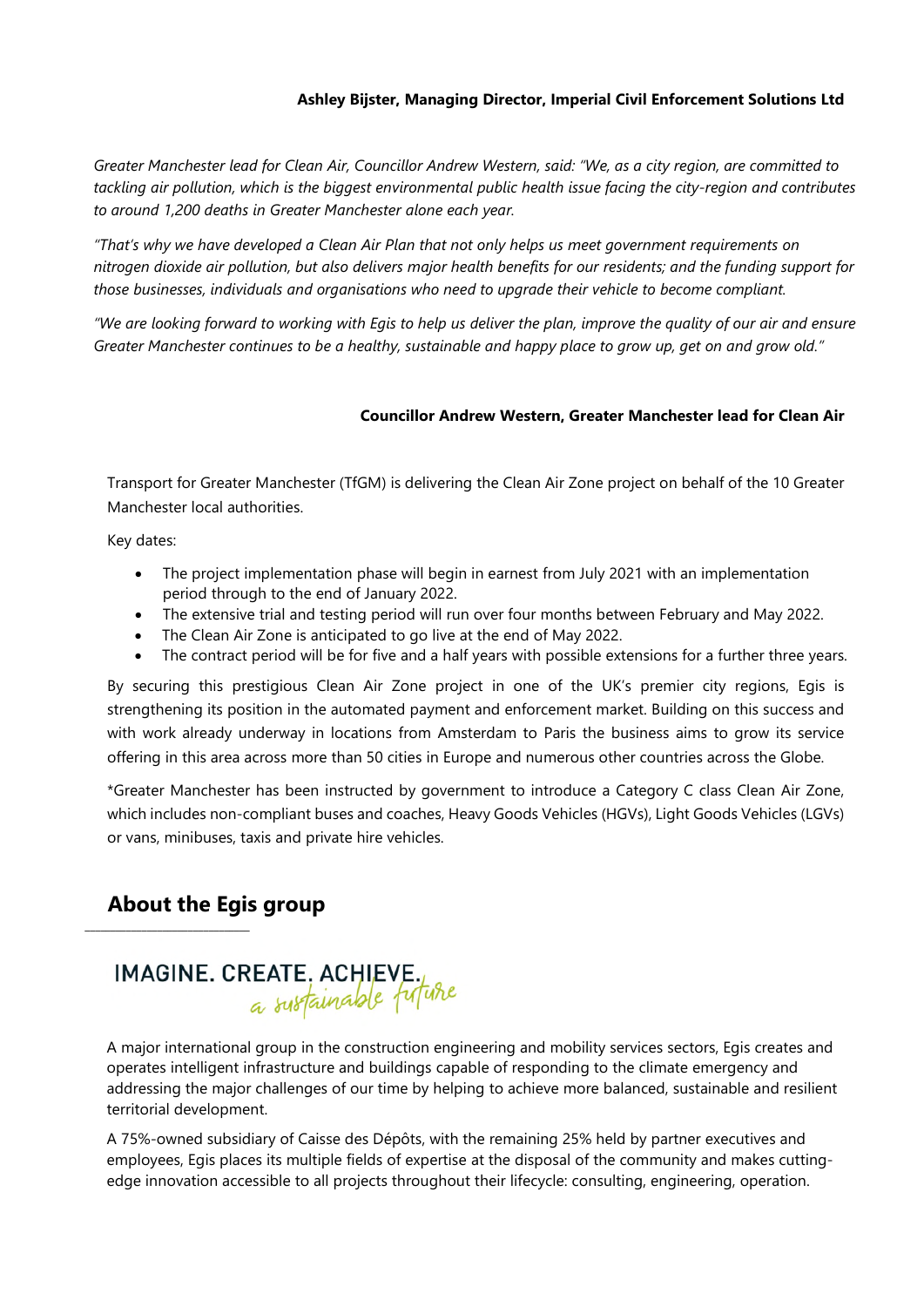Through its wide-ranging fields of activity, Egis is a central player in the collective organisation of society and the living environment of its inhabitants all over the world.

**€1,07 Bn** turnover in 2020 **16,000** employees

# **Press contacts**

 $\_$ 

### **Isabelle Bourguet Mayrand**

Chief Public Affairs and Corporate Communication Officer Tel.: +33 (0)1 39 41 44 17 / +33 (0)6 17 10 29 70 *[isabelle.bourguet-mayrand@egis.fr](mailto:isabelle.bourguet-mayrand@egis.fr)* 

### **James Williamson**

 $\_$ 

Senior Communications Officer *mediarelations@tfgm.com* 

### **Sabine Mendy**  Deputy Communications Director Tel.: +33 (0)1 39 41 43 05 / +33 (0)6 25 33 02 64 *[sabine.mendy@egis.fr](mailto:sabine.mendy@egis.fr)*

# **About Yunex Traffic**

Yunex Traffic is a separately managed company of Siemens Mobility. It is a global leader in the field of intelligent traffic systems, offering the widest end-to-end portfolio of solutions for adaptive traffic control and management, highway and tunnel automation, as well as smart solutions for V2X and road user charging tolling. Yunex Traffic has 3100 employees from 58 nations and is active in over 40 countries worldwide. Its intelligent mobility solutions are currently being used in major cities across the world, including Dubai, London, Berlin, Bogota, and Miami.

Yunex Traffic has successfully concentrated its efforts on mastering technologies in the three segments of hardware, software, and service, and is subsequently the only supplier who is capable of meeting all major regional standards in Europe, UK, Asia and America. In the UK, the Intelligent Traffic System business of Siemens Mobility will legally become Yunex Limited on 1 October 2021.

Further information is available at: [www.yunextraffic.com](http://www.yunextraffic.com/) or for the UK business: [www.siemens.co.uk/mobility](http://www.siemens.co.uk/mobility)

# **About Imperial**

 $\_$ 

Imperial is the UK's largest and most experienced provider of parking, environmental and traffic management systems with over thirty years' experience of providing fully-integrated business processing and IT solutions to public authorities, universities, hospitals and private enforcement contractors across the country.

With award-winning services, utilisation of proven, yet leading-edge, technology, Imperial has the UK's largest client portfolio in civil enforcement – and is now harnessing its solutions to provide regional authorities with a single technology solution covering all aspects of parking and clean air management. Further information is available at: www.imperial.co.uk

# **About CleanAirGM**

\_\_\_\_\_\_\_\_\_\_\_\_\_\_\_\_\_\_\_\_\_\_\_\_\_\_\_\_\_\_\_\_

Clean Air Greater Manchester is a collaboration between the 10 Greater Manchester local authorities, coordinated by Transport for Greater Manchester (TfGM). All ten Greater Manchester local authority areas have worked together to develop a joint Clean Air Plan. This will bring nitrogen dioxide (NO2) levels on